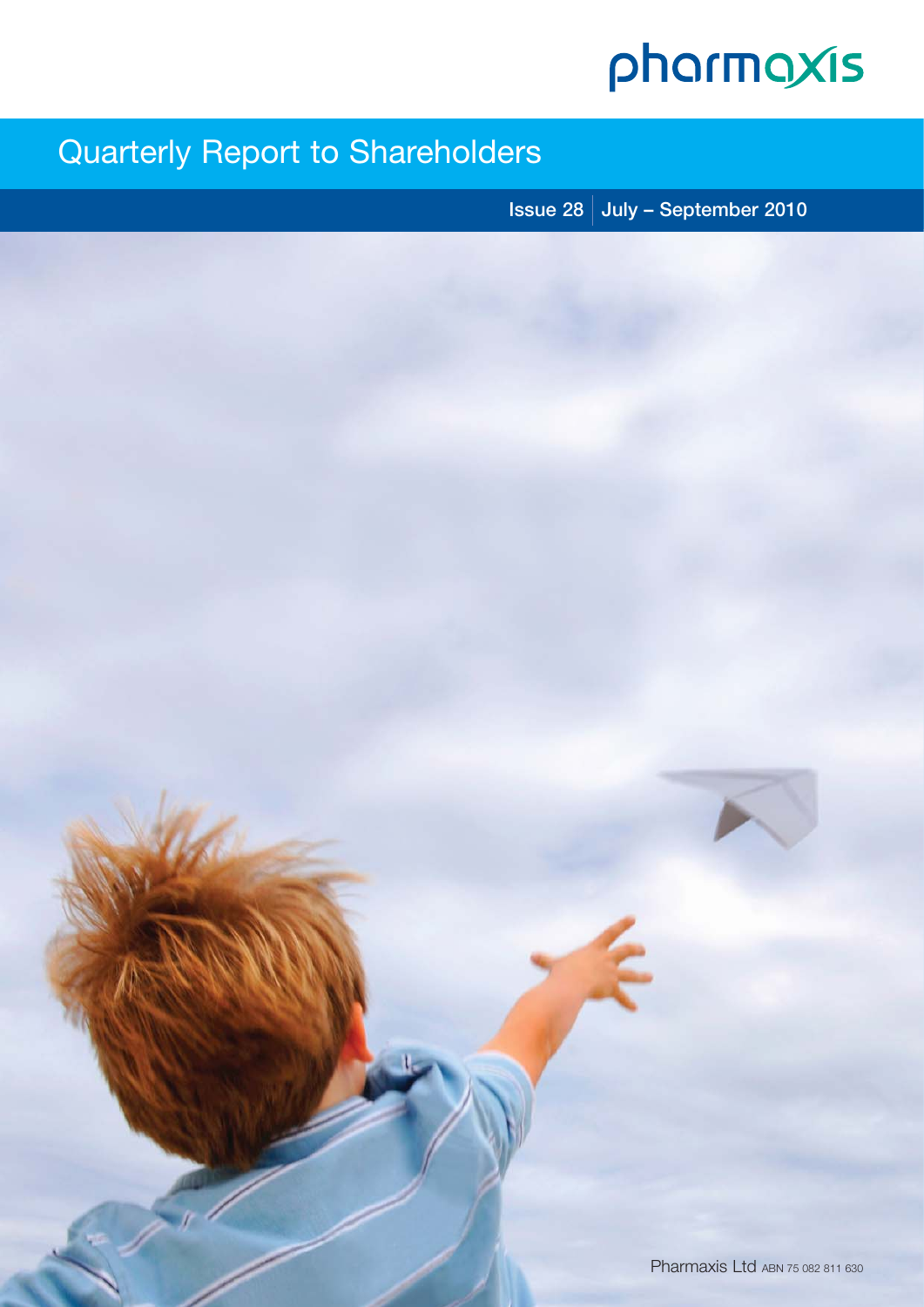# pharmaxis

# Producing human healthcare products to treat and manage respiratory diseases

#### Overview of Pharmaxis

Pharmaxis is a specialty pharmaceutical company with activities spanning product research & development through to manufacture, sales and marketing. Our therapeutic interests include lung diseases such as cystic fibrosis, asthma, bronchiectasis and chronic obstructive pulmonary disease.

Based in Sydney, Australia, Pharmaxis manufactures its two lead products for commercial sale, clinical trials and for compassionate use.

Our first product, Aridol™ (mannitol bronchial challenge test) is registered for sale and marketing in Australia, Europe, South Korea and the United States.

Aridol is designed to assist in the detection of hyper-responsive, or twitchy airways, which is one of the hallmarks

of asthma. Aridol's approvals followed the completion of two large Phase III trials involving over 1,100 participants.

Our second product, Bronchitol™ has completed two regulatory Phase III trials for cystic fibrosis and we are currently seeking marketing approval for Bronchitol in Europe, Australia and soon the United States. An additional Phase III trial in bronchiectasis is underway.

Our research group is developing new potential therapies for chronic and debilitating lung conditions such as asthma and pulmonary fibrosis.

## Pharmaxis Product Development at September 2010

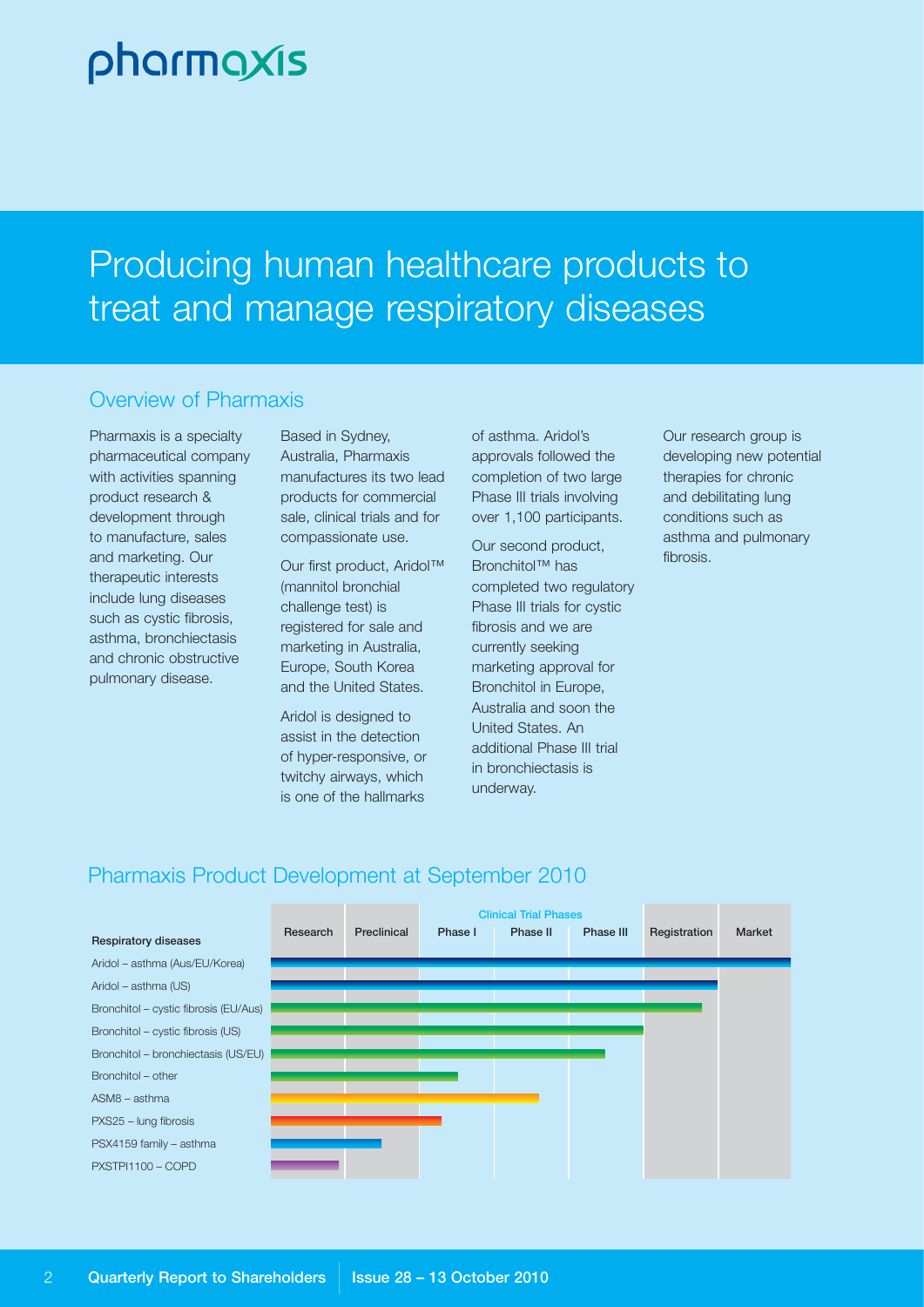

Preparing for Bronchitol launch in EU

Preparing for Aridol launch in USA

### CEO Report

Quarter 3 2010 has seen Pharmaxis enter an important and exciting phase in the development of the business as we gear up for the European launch of Bronchitol for cystic fibrosis and the filing of a marketing application for Bronchitol in the USA.

Sales and marketing arrangements are in place for European countries and planning is well advanced for a pre-NDA meeting with the US Food and Drug Administration (FDA). Our regulatory and clinical teams are working hard on preparing a New Drug Application dossier for the US centred on data from our two international Phase III clinical trials of Bronchitol.

A considerable amount of work has also gone in to preparation for an important upcoming CF meeting in North America where, for the first time, the complete data set gathered in the two global trials will be presented. This is a much anticipated event, not only for everyone at Pharmaxis, but for the healthcare professionals, patients and other stakeholders in the cystic fibrosis community.

This quarter has also seen a notable milestone with the FDA approving a marketing application for our lung function test Aridol in the United States. An FDA submission is a complex task requiring involvement from almost all divisions of the company and the approval was a great outcome for everyone who worked so hard for so long. The FDA decision is an important step in the growth of Pharmaxis and means we are operating as a global pharmaceutical company with a presence in key world markets including Asia, Europe, Australia and now the USA.

Finally, it is with pleasure that I report that Alan Robertson has returned to work at Pharmaxis after recovering from surgery and will soon be resuming the CEO's chair.

Gazy Muli-

Gary Phillips, Acting Chief Executive Officer

#### Third Quarter Highlights

- FDA approves Aridol
- Agreement with Quintiles for European marketing of Bronchitol
- CEO returns

#### Forthcoming Events

- Complete clinical trial data on Bronchitol to be presented at North American CF meeting
- Response from EMA on Bronchitol for Europe
- Meet with FDA to discuss filing NDA for Bronchitol
- Response from TGA on Bronchitol for Australia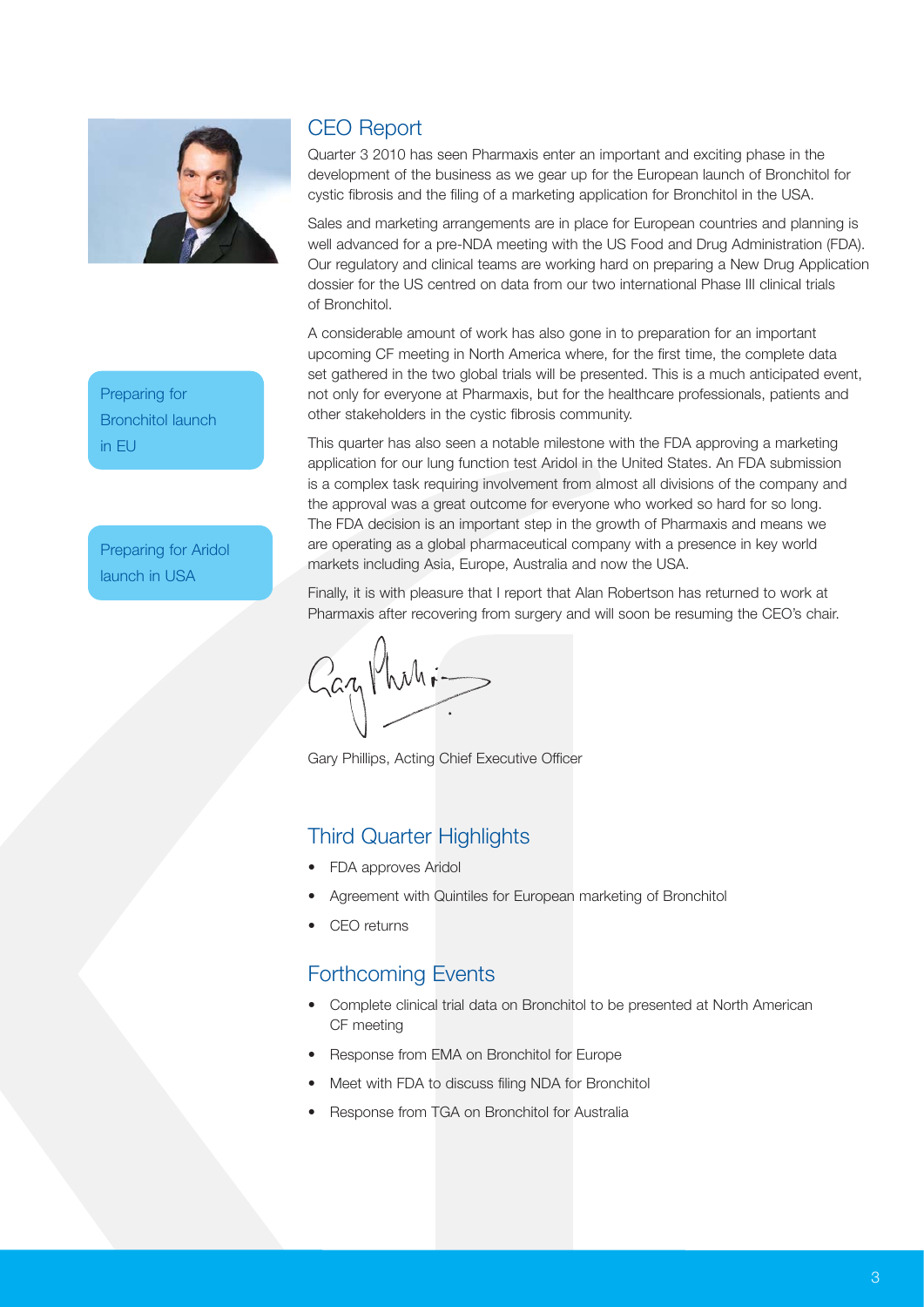

#### Bronchitol for Cystic Fibrosis

Pharmaxis continues to lay the foundations for the commercial launch of Bronchitol for cystic fibrosis (CF) in Europe and Australia. We are awaiting responses to submissions from the European agency (EMA) and the Therapeutic Goods Administration (TGA) in Australia.

More than 600 cystic fibrosis patients, or nearly one per cent of the world's CF population, have completed involvement in two large international Phase III clinical trials of Bronchitol.

In June this year, Pharmaxis announced results of its second Phase III trial (CF302) for Bronchitol in cystic fibrosis patients, demonstrating an early and sustained improvement in lung function and adding support to the results of the first Phase III trial (CF301).

In CF302, patients treated with Bronchitol had an 8.2 % (107mL) improvement in lung function (FEV1) compared to baseline over the 26 weeks of the study which was highly significant (p<0.001) and similar to the 6.3% improvement seen in the earlier study (CF301). For CF302, Bronchitol narrowly missed achieving statistical significance over control (p=0.059) due, in part, to a positive response from the control group. By comparison, in CF301, statistical significance was easily achieved over the control group (p<0.001). This topic was fully discussed in the last Quarterly Report.

Additional data from the clinical trials, together with the combined data, will be presented at the 24th Annual North American Cystic Fibrosis Conference (NACFC), to be held from 21st to 23rd October 2010 in Baltimore, Maryland. The NACFC is the largest gathering of cystic fibrosis professionals in the world and provides the latest medical education and a multi-disciplinary approach to the advancement of CF research, treatments and care. It gathers everyone with an interest in cystic fibrosis including physicians, research scientists, nurses, social workers, nutritionists, dieticians, physical therapists, respiratory therapists, pharmacists, psychologists, psychiatrists and research coordinators. The 2010 NACFC will offer more than 70 educational and scientific sessions. The Bronchitol data presentation will be made by the principal investigator from the CF302 trial Dr Moira Aitken from the Division of Pulmonary and Critical Care at the University of Washington Medical Centre.

Pharmaxis is due to meet with the US Food and Drug Administration (FDA) shortly to discuss the submission of a New Drug Application (NDA) for Bronchitol. Bronchitol has orphan drug designation in both the US and EU.



Complete CF data set to be presented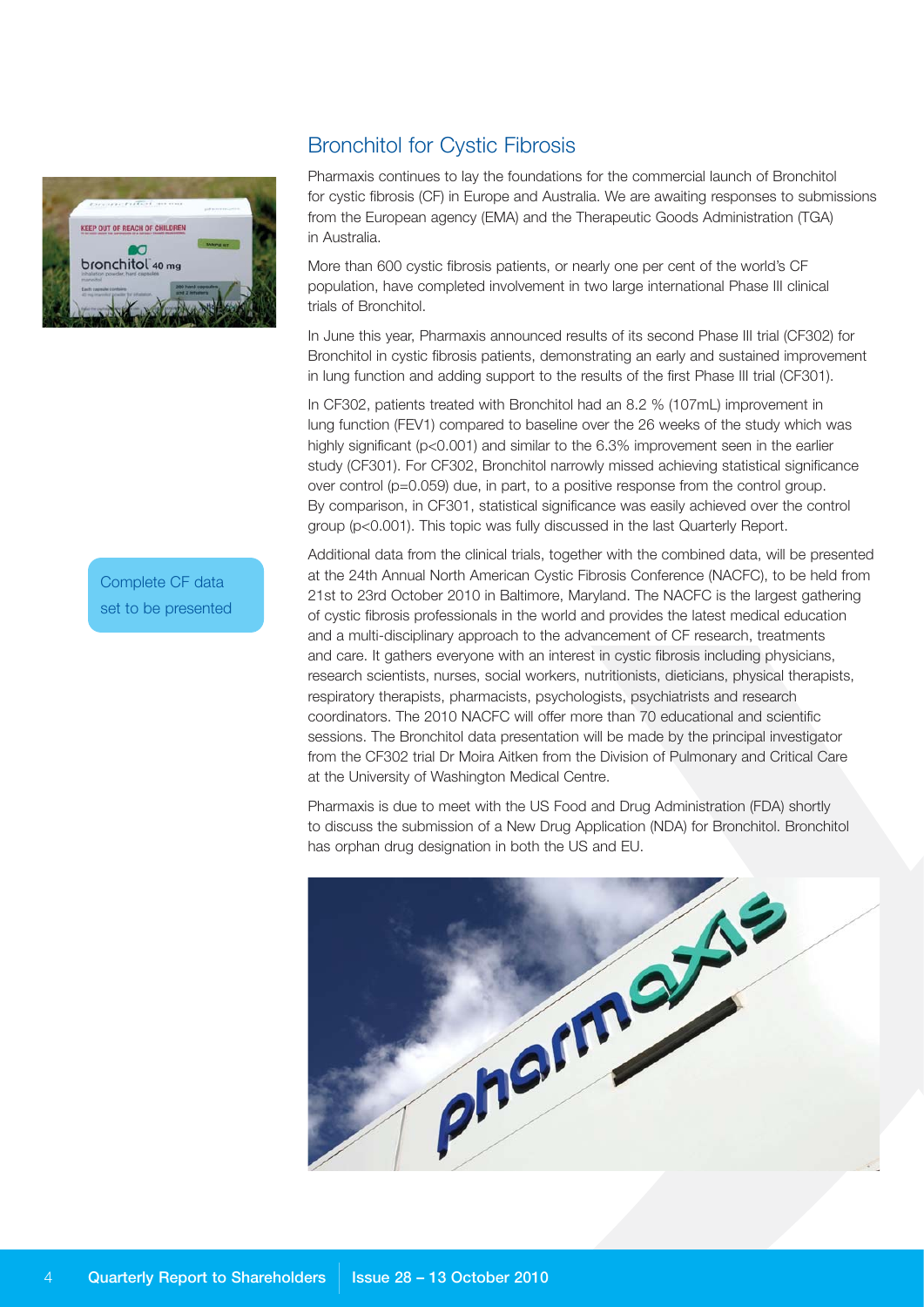#### European launch of Bronchitol

During the quarter, Pharmaxis announced finalization of an agreement with the Quintiles group to provide the sales force to promote Bronchitol to the respiratory clinical community in Europe.

The arrangement was put in place in advance of anticipated marketing approval and a planned launch in early 2011 and ensures we have the infrastructure locked in to move quickly and efficiently into the European market.

Quintiles is a leading pharmaceutical contract services provider with 23,000 employees in 60 countries and has been involved in developing or commercializing the world's 30 best-selling drugs. Quintiles will provide us with dedicated sales representatives and market access managers, the management of that field force and back office support on a cost-plus basis. Pharmaxis will maintain control of pricing, marketing, medical and regulatory support from our Sydney headquarters and from the Pharmaxis UK office.

Under the six-year agreement, Quintiles will support Pharmaxis in a comprehensive roll-out across Western Europe, initially in Germany during the first quarter of 2011. Austria, Belgium, France, Italy, Luxemburg, Portugal, Scandinavia, Spain and Switzerland will follow.

Quintiles is respected for the depth of experience in the complex European market and is recognised for its expertise in market access, field sales and product promotion.

A first step in the Quintiles arrangement has been the appointment of a person to head the German sales operation. Meanwhile the Pharmaxis UK office is preparing for the UK Bronchitol launch with intensive pre marketing efforts and will shortly commence recruitment of additional market access managers.

## Australian launch of Bronchitol

Pre-marketing activities are underway for an Australian launch of Bronchitol in the first half of 2011. Pharmaxis lodged an application with the Therapeutic Goods Administration (TGA) in February 2010 and is continuing to build relationships with the Australian cystic fibrosis communities. New therapies are much needed and developments keenly watched by clinician and patient groups alike.

Key activities during the quarter included projects to further enhance engagement with important cystic fibrosis stakeholder groups: nurses, physiotherapists, physicians and patient and carer advocacy groups. Pharmaxis has been prominent at Australian CF-specific clinical meetings, as well as programs aimed at further understanding the multidisciplinary nature of modern CF care.

#### Bronchitol for bronchiectasis

B305 is a clinical trial to extend the use of Bronchitol to patients with bronchiectasis. A major trial commenced dosing in October last year and full recruitment is scheduled for completion in the first half of 2011. The trial is being conducted in 89 sites in 9 countries. Increased recruitment over the past two quarters sees us approaching the half way point of our recruitment target. An additional 9 sites were activated during the quarter with the remaining 24 sites to be activated over the next few months.

Marketing plans locked in for **Bronchitol** 

TGA considers **Bronchitol** 

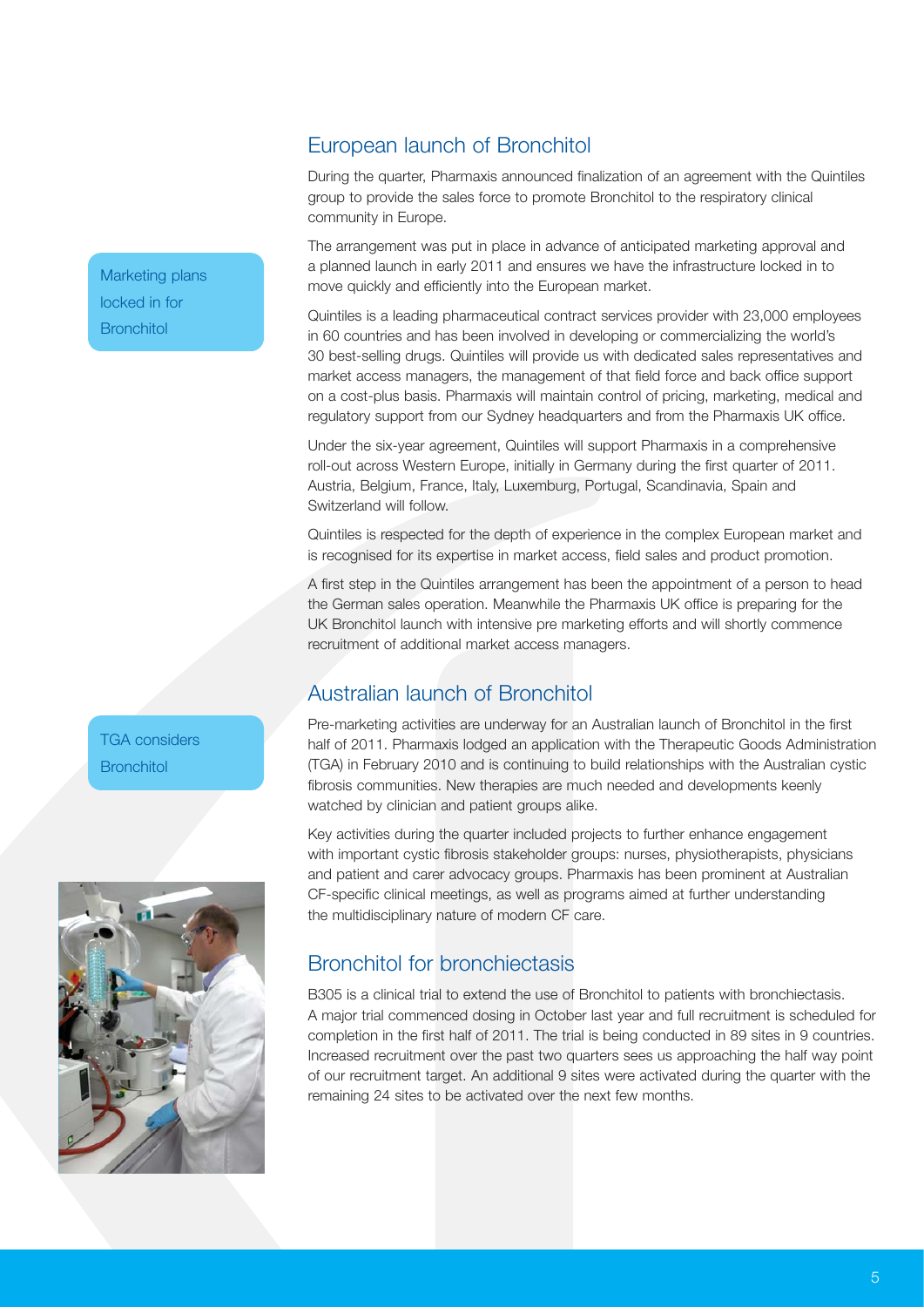#### Aridol

FDA approves Aridol



On 6th October 2010 Pharmaxis received news that it had become one of the first Australian companies to successfully navigate a path for a new drug through the approval process of the US Food and Drug Administration (FDA).

The decision came after comprehensive analysis of the results of two major phase three clinical trials involving more than a thousand people. Aridol is now approved in more markets than any of its competitors and we anticipate it will become the world standard for bronchial challenge testing.

Following its approval by the FDA for the assessment of bronchial hyperresponsiveness we anticipate Aridol becoming a valuable tool that physicians will use in their overall assessment of asthma. The US represents one of the world's largest markets for bronchial challenge tests. Asthma affects 23 million people in the US and is the cause of over 13 million visits to physicians and almost 500,000 hospital admissions. The large number of medical publications and conference presentations on Aridol have raised awareness and expectations amongst US physicians.

Pharmaxis' US office will launch Aridol in Quarter 1 2011. Preparations for the launch are now well advanced and will make use of telemarketing and peer group advocacy to ensure efficient sales and training activity. Aridol will be reimbursed by US payors under pre existing procedure codes.

In other news on Aridol, there are ongoing investigation initiated studies to explore the expanded utility of the product in managing reactive airway diseases such as asthma and COPD and a number of these are due to report shortly.

## ASM8

ASM8 is a new inhaled drug being tested to prevent the response an asthmatic experiences when exposed to the allergen that triggers their asthma. It aims to fill a need for new disease modifying anti-inflammatory drugs for the severe asthma sufferers who currently have limited treatment alternatives.

More detail on the previously reported phase II clinical trial was presented at the European Respiratory Society (ERS) meeting in Barcelona in September 2010 and places ASM8 at the forefront of potential new asthma medications under development.

A second phase II clinical trial that involves treating the patients for 14 days is set to commence before the end of the year.

#### PXS25

PXS25 is being developed as a potential new treatment for pulmonary fibrosis. The first Phase I clinical trial in healthy volunteers has been completed and PXS25 was found to be safe and well tolerated. PXS25 is a first in class anti-fibrotic agent and additional Phase I/II trials are currently being organised to commence during the first half of 2011.

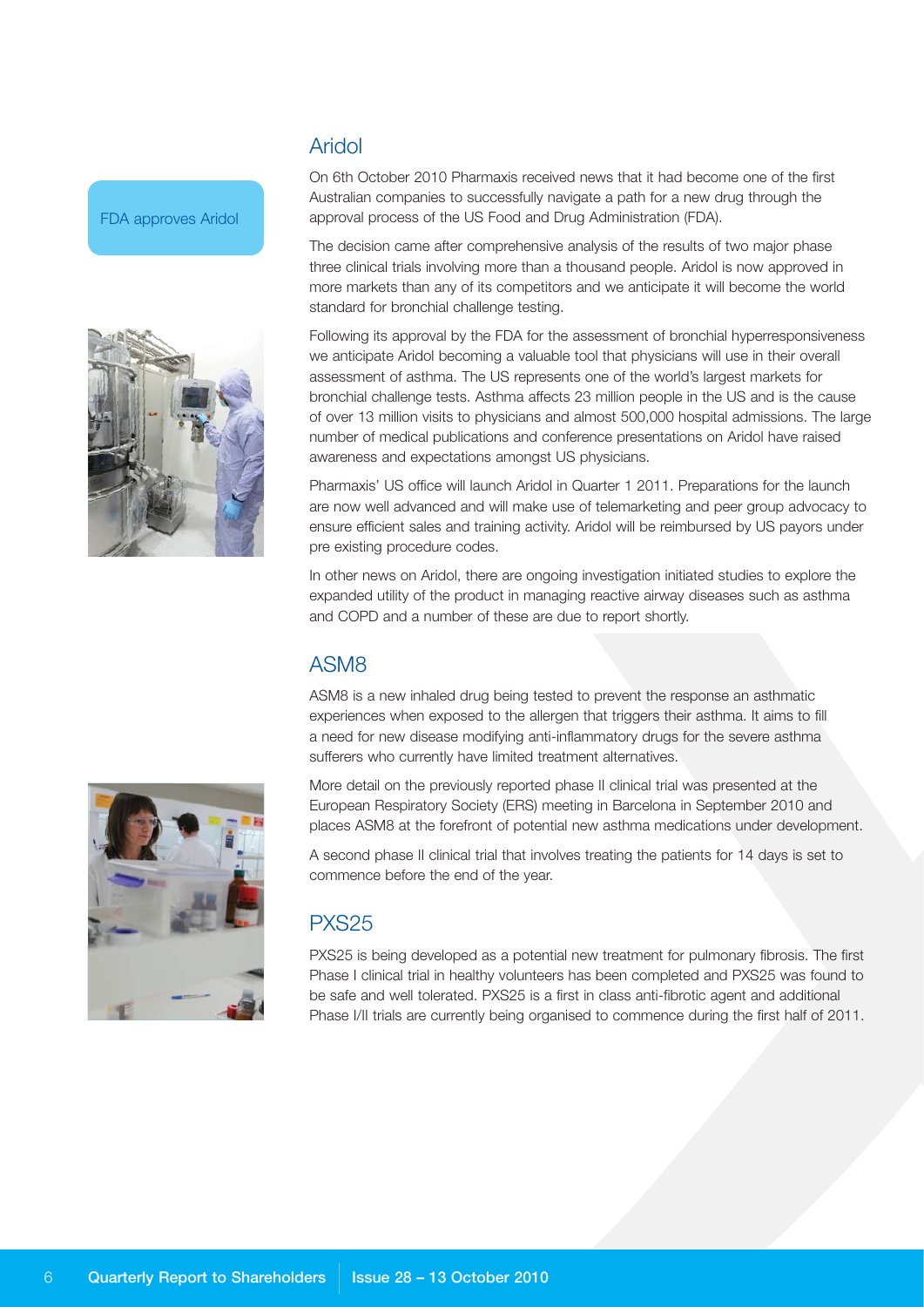#### Corporate News

Pharmaxis' 2010 Annual Review of its operations and Statutory Annual Report were released in September. The Annual Review is a concise report which includes highlights of the year's progress, an update of our products in development, an overview of operations and summary financial data. The Statutory Annual Report is a comprehensive document detailing all of Pharmaxis' statutory annual reporting and disclosure requirements. Both documents can be found online at: www.pharmaxis.com.au/annual-reports

The Pharmaxis Annual General Meeting with be held at 2:30 pm on Wednesday, 20th October 2010 at the Intercontinental Hotel, corner Bridge and Phillip Streets, Sydney. A notice of the meeting was issued to all shareholders in September. Two directors, Malcolm McComas and John Villiger are due to retire by rotation and will be seeking re-election at this meeting.

### Financial Overview of the Quarter



For the September 2010 quarter, Aridol sales of A\$202,000 compared to A\$183,000 in 2009 and A\$191,000 in the June 2010 quarter.

Research and development expenses of A\$8.8 million for the September 2010 quarter compares to A\$8.1 million in the September 2009 quarter, and A\$8.9 million in the June 2010 quarter. Clinical trial costs decreased by approximately \$0.9 million from 2009, and approximately \$0.5 million from the June 2010 quarter, while manufacturing research and development costs increased by \$0.6 million and \$0.3 million for these periods. The Montreal research facility and costs of amortizing the patents acquired on the purchase of Topigen Pharmaceuticals Inc both commenced in the first quarter of 2010 and account for the remainder of the increase in expenses over 2009.

Commercial expenses of A\$1.5 million compares to A\$1.7 million in the September 2009 quarter and A\$1.9 million in the June 2010 quarter. We continue expenditure in relation to the commercial launch of Bronchitol in Europe and Australia and Aridol in the US.

Administration expenses of A\$1.2 million compares to A\$1.3 million in the September 2009 quarter and A\$1.6 million in the June 2010 quarter. While a number of expenses have reduced in the current quarter, the largest contributor to the net decrease has been gains arising between the initial recording and final settlement of foreign currency transactions.

Finance costs represent the ongoing finance charge component of the capitalized finance lease for our facility at Frenchs Forest.

Operating activities used cash of A\$8.8 million compared to A\$10.0 million in September 2009 and A\$7.7 million in the June 2010 quarter. Investing activities used cash of A\$0.4 million compared to A\$1.3 million in September 2009 and \$2.1 million in the June 2010 quarter. Significant foreign exchange rate movements over the quarter had a large impact on the Australian dollar translation of funds we hold in overseas subsidiaries.



Upcoming AGM